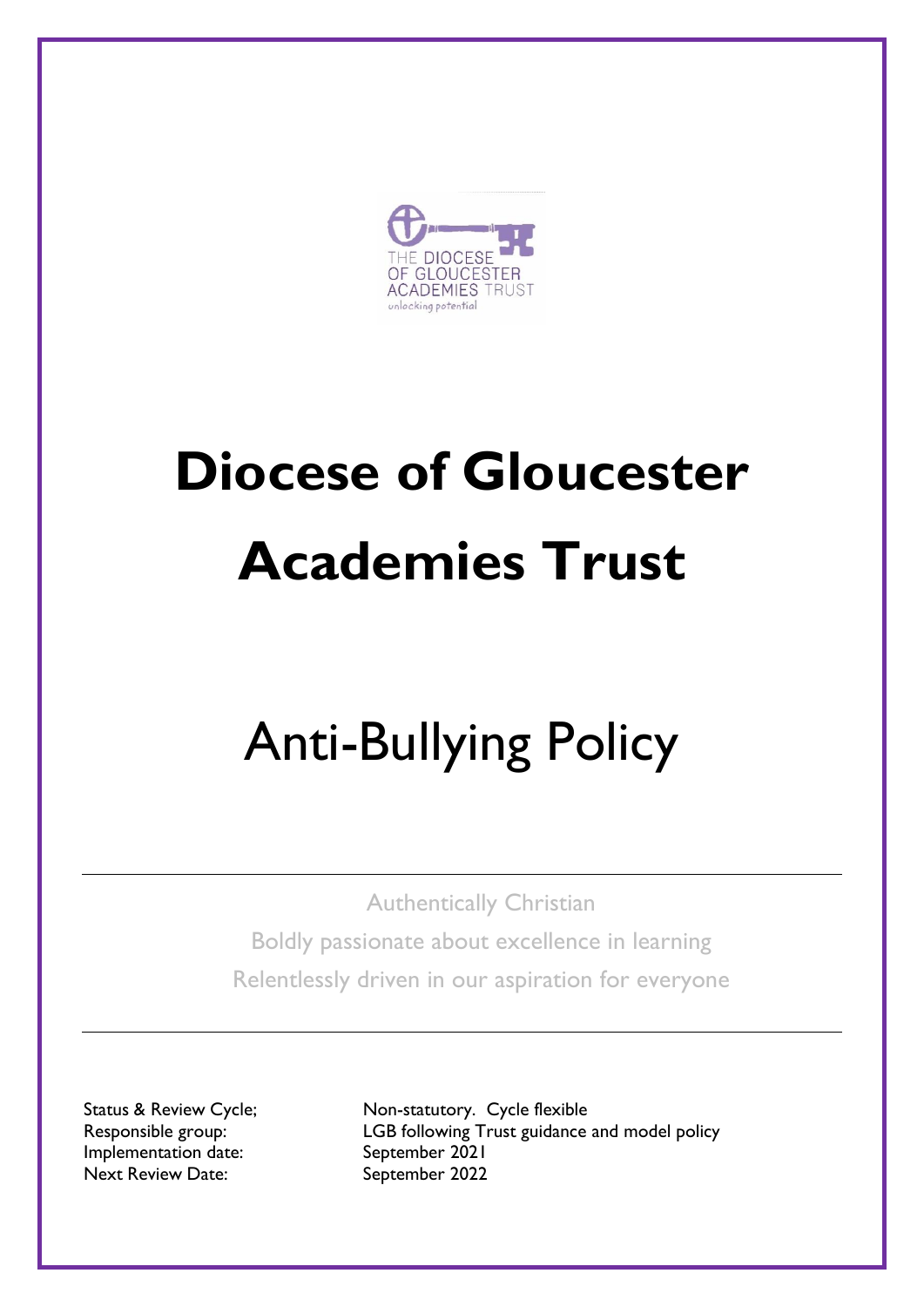## **Diocese of Gloucester Academies Trust (DGAT)**

## **Anti-bullying Policy**

#### **Policy Statement**

1. The core purpose of any Church school is to maximise the learning potential of every pupils. Creating a climate for education where all pupils want to engage in learning is paramount and this means pupils need to feel safe and happy, and want to attend. Any form of bullying activity which thwarts security and wellbeing will have a detrimental effect on an individual's ability to learn*.* The Trust believes that every child is a child of God and should be valued as such. This is why DGAT academies place a huge importance on ensuring that bullying is tackled.

#### **Purpose & Scope**

- 2. This policy is intended to provide guidance to Local Governing Bodies and all DGAT teaching and support staff regarding dealing with and preventing bullying.
- 3. This policy has been written in accordance with guidance from the DFE including but not limited to:
	- **DFE Keeping Children Safe in Education (2021)**
	- DfE 'Preventing and tackling bullying' (2017)
	- DfE 'Sexual violence and sexual harassment between children in schools and colleges' (2021)
	- DfE 'Mental health and wellbeing provision in schools' (2018)

#### **Introduction**

- 4. The Academy believes that all children have the right to protection from harm, neglect, and abuse and that their wellbeing is of paramount importance. Consequently, in line with the Equality Act 2010, it has a responsibility to :
	- Eliminate unlawful discrimination, harassment, victimisation, and any other conduct prohibited by the act.
	- **Advance equality of opportunity between people who share a protected characteristic and** people who do not share it.
	- Foster good relations between people who share a protected characteristic and those who do not share it.
- 5. The Academy aims to ensure good relationships between, and good behaviour towards, all members of its community and that learning and personal development takes place in a climate of trust, safety, and confidence.
- 6. The Academy has a system of rewards set out in its behaviour policy, which aims to motivate and encourage pupils as well as helping to build individual self-confidence and self-esteem. The Academy values everyone's unique contribution to the community. Everyone has a responsibility for safeguarding and promoting the wellbeing of all pupils and all staff have a duty of care to ensure that pupils are protected from harm.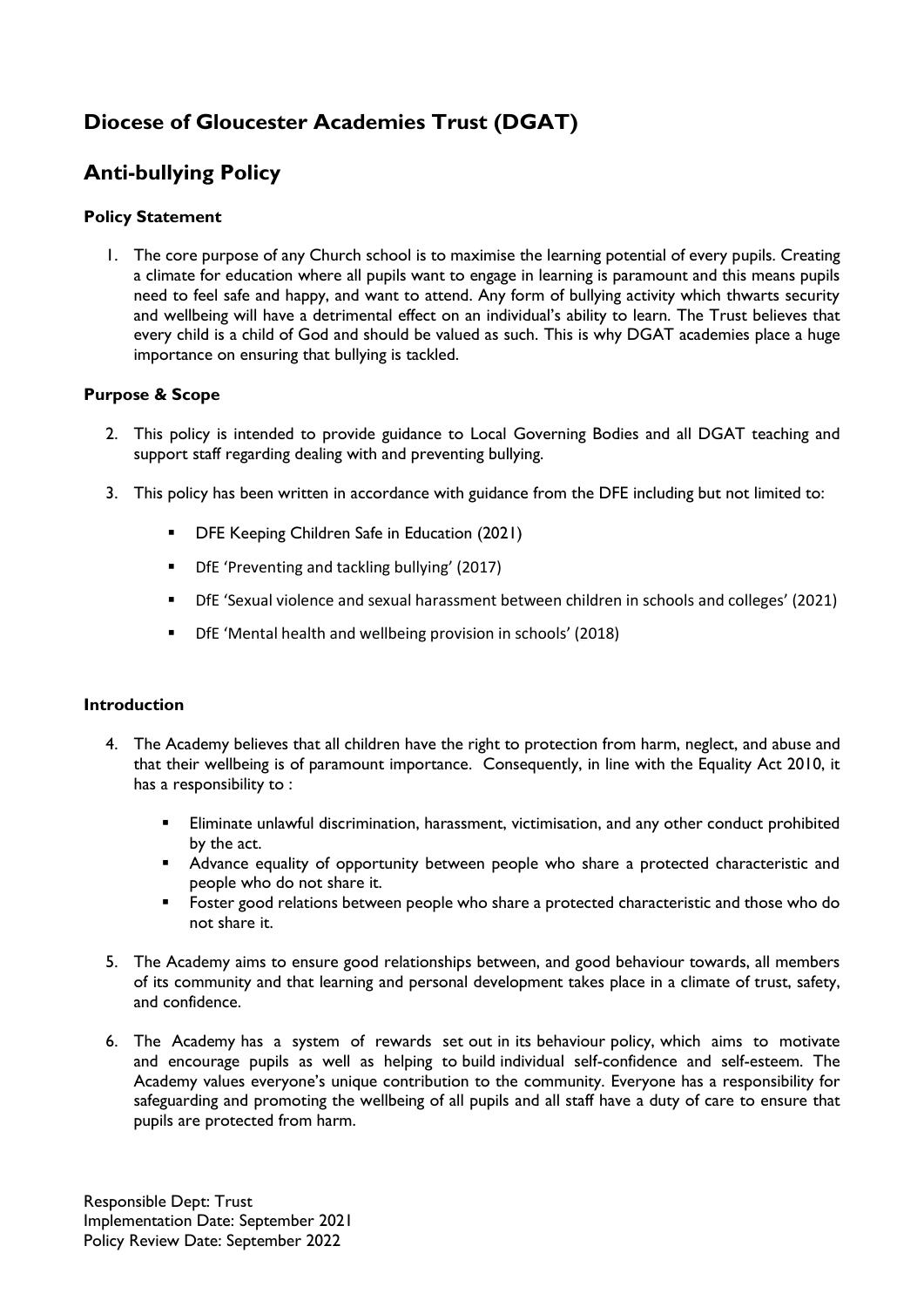7. The Academy will ensure fair treatment for all, regardless of age, culture, disability, gender, religion or sexuality, and encourage understanding and tolerance of different social, religious and cultural backgrounds.

#### **Defining Bullying**

- 8. For the purpose of this policy, "bullying" is defined as persistent behaviour by an individual or group with the intention of verbally, physically, or emotionally harming another person or group. Bullying is generally characterised by:
	- **Repetition:** Incidents are not one-offs; they are frequent and happen over a period of time.
	- **Intent:** The perpetrator(s) means to cause verbal, physical or emotional harm; it is not accidental.
	- **Targeting:** Bullying is generally targeted at a specific individual or group.
	- **Power imbalance:** Whether real or perceived, bullying is generally based on unequal power relations.

Vulnerable pupils are more likely to be the targets of bullying due to the attitudes and behaviours some young people have towards those who are different from themselves. Vulnerable pupils may include, but are not limited to:

- **Pupils with SEND.**
- **Pupils who are adopted.**
- **Pupils suffering from a health problem.**
- **Pupils with caring responsibilities.**

Pupils with certain characteristics are also more likely to be targets of bullying, including, but not limited to:

- **Pupils who are LGBTO+ or perceived to be LGBTO+.**
- **Pupils from BAME backgrounds.**
- **Pupils from socioeconomically disadvantaged backgrounds.**
- 9. Bullying can be:

| <b>Emotional</b> | Being unfriendly, excluding, tormenting (e.g. hiding books, threatening gestures)       |
|------------------|-----------------------------------------------------------------------------------------|
| <b>Physical</b>  | Pushing, kicking, hitting, punching or any use of violence                              |
| <b>Sexual</b>    | Unwanted physical contact or sexually abusive comments                                  |
| Racist           | Racial taunts, graffiti, gestures                                                       |
| Homophobic       | Because of, or focussing on the issue of sexuality                                      |
| Verbal           | Name-calling, sarcasm, spreading rumours, teasing                                       |
| Transphobic      | Based on a person's gender or for not conforming to dominant gender roles.              |
| Prejudicial      | Based on prejudices towards specific characteristics e.g. SEND.                         |
| Cyber            | All areas of internet, such as email & internet chat room misuse Mobile threats by      |
|                  | text messaging & calls. Misuse of associated technology, i.e. camera & video facilities |

10. Some bullying incidents can fall into the Hate Incident/Crime bracket. This can be defined as any incident, which may or may not constitute a criminal offence which is perceived by the victim or any other person as being motivated by hostility or prejudice. (College of Policing 2014). If a criminal offence has been committed it becomes a Hate Crime. The Protected characteristics under the current legislation (2019) are named as :disability, race, religion or belief, sexual orientation, and transgender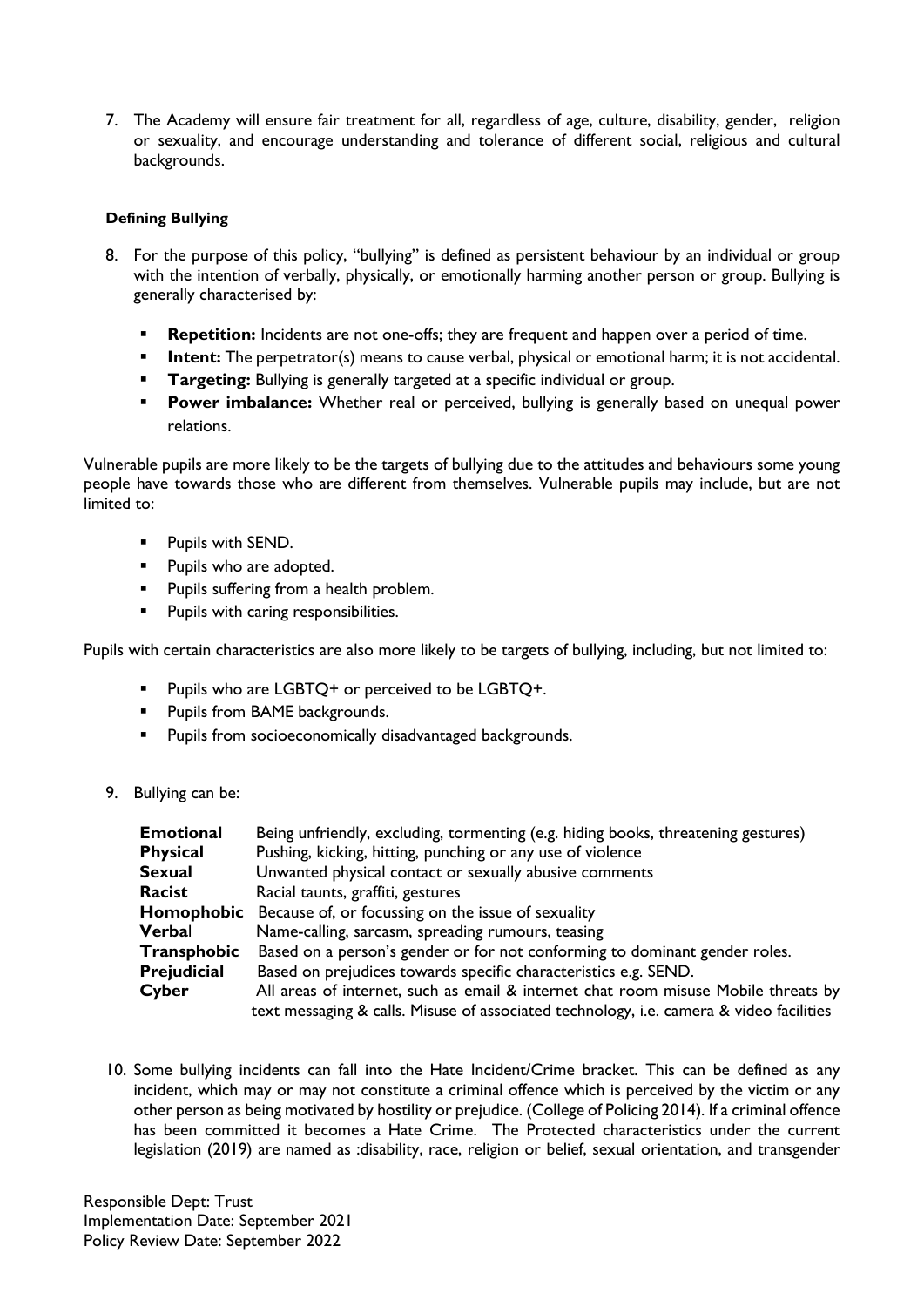identity. In Gloucestershire, this also includes, age, gender, and alternative subcultures, e.g. homeless. GCC procedures for reporting Hate Incidents/Crime must be followed in accordance with expectations set out in Keeping Children Safe in Education.

- 11. The Trust's Safeguarding and Child Protection policy is very clear that that our schools take a zerotolerance stance to all forms of peer-on-peer abuse including sexual harassment and sexual violence. Sexual harassment refers to unwanted conduct of a sexual nature and can occur online or offline. This violates a child's dignity and makes them feel intimidated, degraded or humiliated. If left unchallenged sexual harassment can create an atmosphere that normalises inappropriate behaviour and may lead to sexual violence. The Trust's Safeguarding and Child Protection policy lays out the procedures that must be followed should there be a case of peer-on-peer abuse.
- 12. It is very important for pupils to realise the extent of bullying as many are mistaken or misunderstand the definition when they 'fall out' with friends. Children do sometimes fall out or say things because they are upset. When occasional problems of this kind arise it is not classed as bullying. It is an important part of a child's development to learn how to deal with friendship breakdowns, the odd name calling or childish prank and to be resilient. Pupils have to learn how to deal with these situations and develop social skills to repair relationships. "Banter" is never acceptable within the Academy.
- 13. Pupils who are being bullied may show changes in behaviour, such as becoming shy and nervous, feigning illness, taking unusual absences or clinging to adults. There may be evidence of changes in work patterns, lacking concentration or truanting from the Academy. These behaviours, however, do not in and of themselves mean that bullying is taking place. Likewise, bullying may occur without these behaviours appearing.
- 14. The statutory guidance 'Relationships, and Education, Relationships and Sex Education and Health Education' guidance, which is in place in our Academy, will deepen pupils understanding about the importance of healthy relationships and safeguarding. All content will be age and stage appropriate and is in line with the Church of England's Guidance.

#### **The aim of the Policy**

- 15. The aims of the Academy's anti-bullying policy is to assist in creating an ethos in which attending the Academy is a positive experience for all members of the community and to make it clear that all forms of bullying are unacceptable. All members of the Academy community are responsible for helping to reduce bullying incidents; Academy staff will be alert to the signs of bullying and act promptly and firmly against any bullying behaviours. The policy aims to encourage pupils to report incidents of bullying and, in turn, to ensure that incident of bullying are dealt with effectively.
- 16. All victims who report bullying will always be listened to and supported. Pupils displaying bullying behaviour will be encouraged to change their attitudes and understand the implications of their actions. The Academy will equip all staff with the necessary skills and information necessary to deal with incidents of bullying and ensure that all incidents of bullying are recorded and, where appropriate, shared it with relevant organisations.

#### **What can a pupil do if they are being bullied?**

17. Pupils should always feel confident that they will always be listened to if reporting a bullying incident and should tell an adult that they trust. Victims will always be treated seriously, supported and kept safe.

Responsible Dept: Trust Implementation Date: September 2021 Policy Review Date: September 2022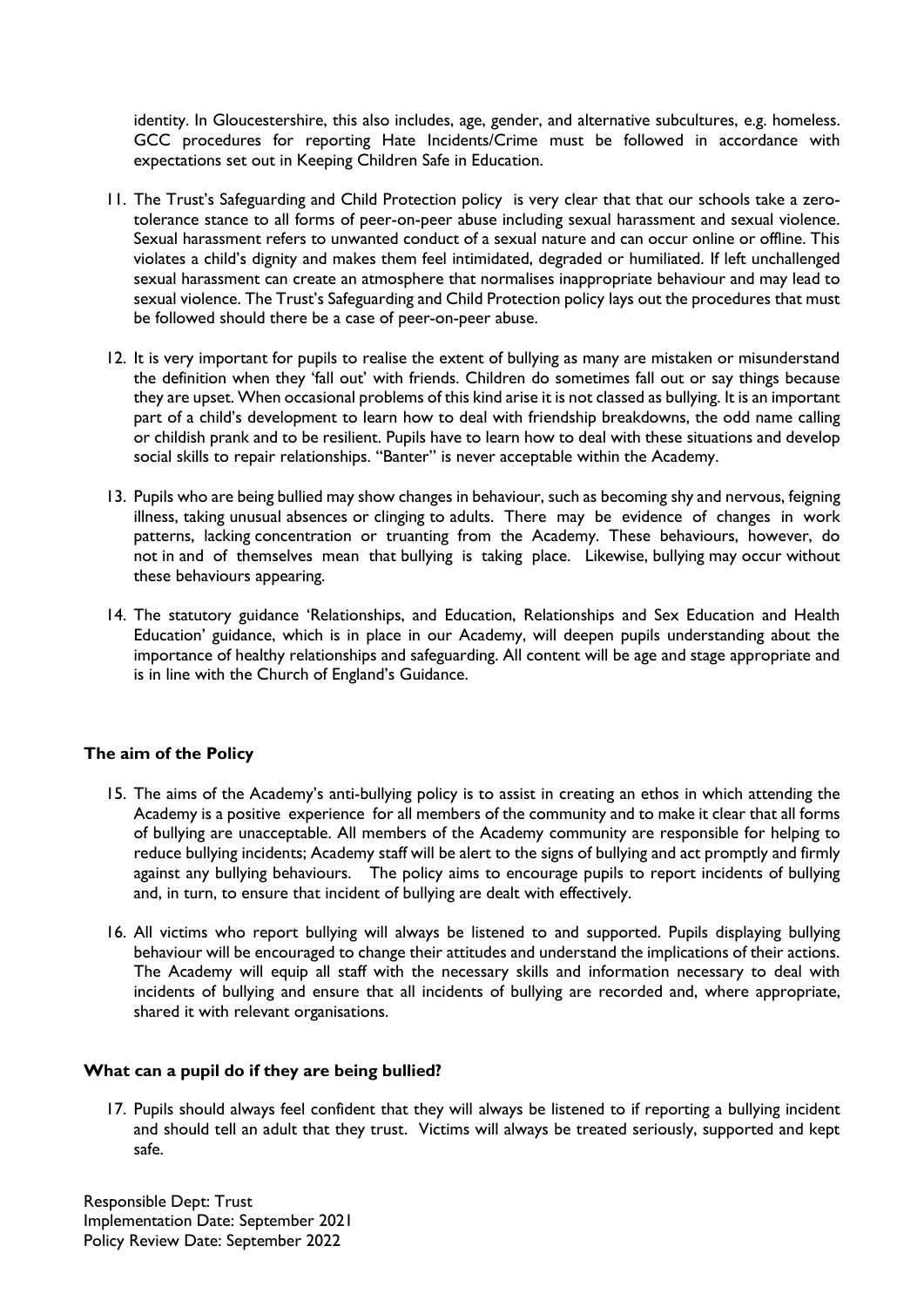Pupils will be encouraged to:

- i. Tell yourself that you do not deserve to be bullied, and that it is WRONG!
- ii. Be proud of who you are. It is good to be individual.
- iii. Try not to show that you are upset. It is hard but a bully thrives on someone's fear.
- iv. Be assertive shout "No!" Walk confidently away. Go straight to a teacher or member of staff.
- v. Not immediately fight back or make counter threats as it may make things worse. Talk to a teacher or parent/guardian first.
- vi. Keeping evidence of cyber bullying and informing a parent and member of staff if they fall victim to cyber bullying.

If a pupil knows someone is being bullied:

- i. TAKE ACTION! Watching and doing nothing looks as if you are on the side of the bully. It makes the victim feel more unhappy and on their own.
- ii. If you feel you cannot get involved, tell an adult IMMEDIATELY. Teachers have ways of dealing with the bully without getting you into trouble.

#### **As a Parent: signs of bullying**

- 13. In identifying or dealing with bullying, a parent should consider the following steps:
	- i. Look for unusual behaviour in your children. For example, they may suddenly not wish to attend school, feel ill regularly, or not complete work to their normal standard.
	- ii. Always take an active role in your child's education. Enquire how their day has gone, who they have spent their time with, how lunch time was spent etc.
	- iii. If you feel your child may be a victim of bullying behaviour, inform the Academy IMMEDIATELY by contacting your child's class teacher in the first instance. Your complaint will be taken seriously and appropriate action will follow.
	- iv. It is important that you advise your child not to fight back. It can make matters worse!
	- v. Tell your own son or daughter there is nothing wrong with him or her. It is not his or her fault that they are being bullied.
	- vi. Make sure your child is fully aware of the Academy policy concerning bullying, and that they will not be afraid to ask for help.
	- vii. If your child has been a victim of cyber bullying, please ensure that you keep screenshots/records of the abuse to support the school in addressing these issues.

#### **Academy Commitments**

- 14. The Academy will:
	- i. Organise the Academy community in order to minimise opportunities for bullying, e.g. provide increased supervision at play times.
	- ii. Use any opportunity to discuss aspects of bullying, and the appropriate way to behave towards each other in line with the Academy's distinctive Christian vision, e.g. in PSHE teaching and Collective Worship.
	- iii. Encourage pupils to discuss how they get on with other people and to form positive attitudes towards other people. This includes a review of what friendship really is.
	- iv. Encourage pupils to treat everyone with respect and dignity.
	- v. Deal quickly, firmly and fairly with any complaints, involving parents where necessary.

Responsible Dept: Trust Implementation Date: September 2021 Policy Review Date: September 2022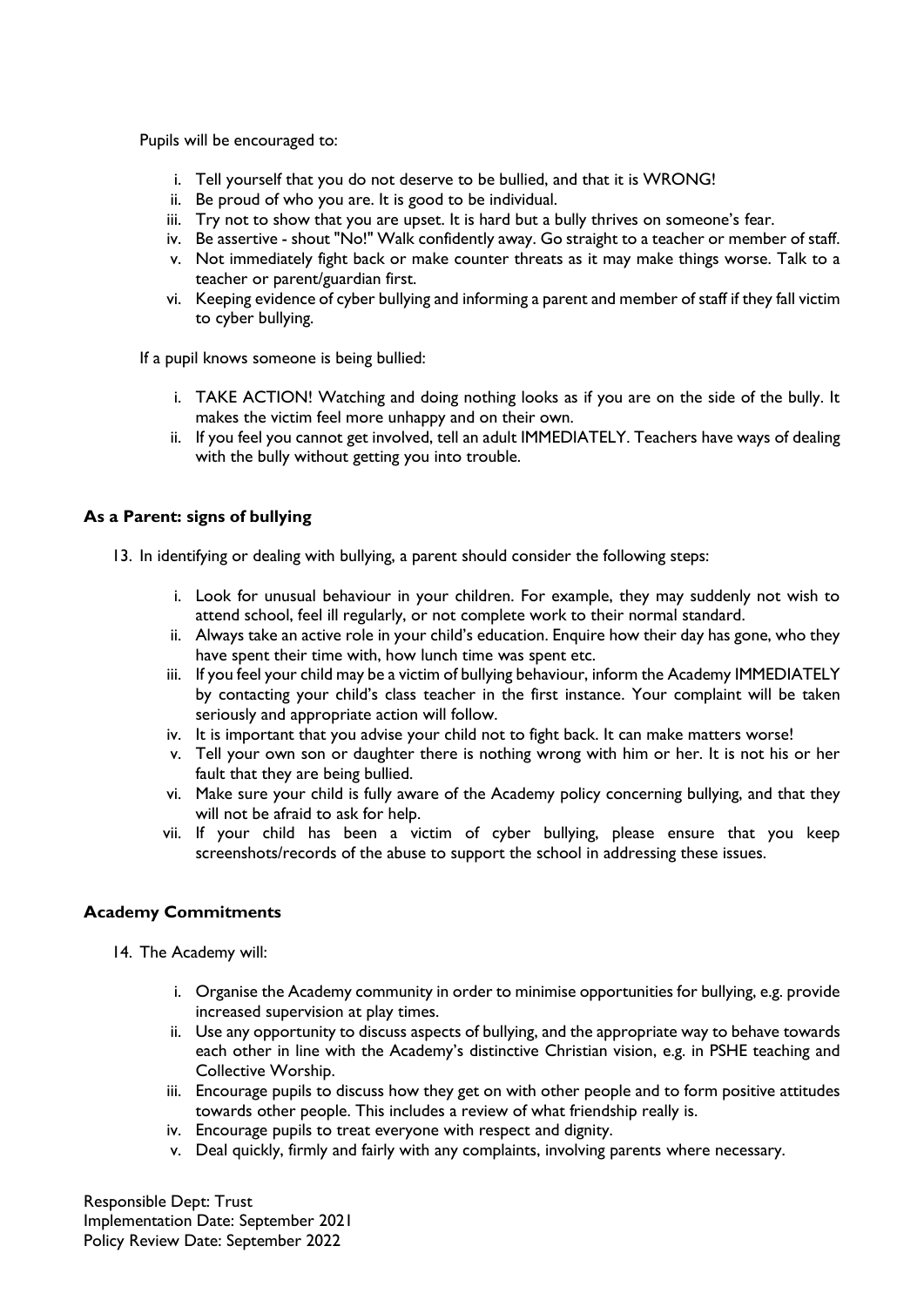- vi. Ensure that support including regular weekly check in is in place for the victim following any disclosure of bullying to check that there is no further repetition of the incident and the schools measures are working.
- vii. Review group dynamics in the classroom, breaking up seating patterns etc to support the victim.
- viii. Encourage the victim to broaden friendship groups as appropriate.
- ix. Staff (Pastoral and DSL) will work with the victim and perpetrators to offer support and will be aware of any underlying mental health or emotional wellbeing problems that may be in place.
- x. Ensure the fair and consistent application of this policy and the Academy' Behaviour Policy.
- xi. Not use teaching materials or equipment which give a bad or negative view of any group because of their ethnic origin, sex, etc.
- xii. Treat bullying as a serious offence and take every possible action to eradicate it.
- xiii. Work alongside other agency concerned with the wellbeing and welfare of children.
- xiv. Review the Academy Policy and its degree of success.

#### **Action to be taken when bullying is suspected:**

- 15. Two main aims determine appropriate action when reacting to incidents of bullying:
	- i. To make the child who has been bullied feel safe
	- ii. To encourage better behaviour from the child who has displayed bullying behaviours, colluders and bystanders.
- 16. To achieve this, the Academy will use a range of strategies appropriate to the nature, severity, and history of the bullying. This may include restorative practice. Advice and guidance for support in Gloucestershire can be gained from Restorative Gloucestershire, this practice can help tackle harmful bullying behaviours, reduce exclusion levels, and /or prevent unnecessary criminalisation (01452 754542 or www.restorativegloucestershire.co.uk).
- 17. If the bullying is recently established behaviour by an individual or group which includes regular name calling, intimidation or social exclusion, (but not gross physical violence) a problem solving approach is adopted. The underlying intention is to change the dynamics of the situation, to raise the awareness of the participants about bullying, and to support the peer group in taking responsibility for bullying.
- 18. If the bullying involves an individual or group, who have been involved in bullying on a previous occasionally and the Academy has previously implemented the problem-solving approach then the following procedure will be followed:
	- i. The Principal is informed
	- ii. The pupil who has been bullied is interviewed and their comments recorded
	- iii. The pupil or pupils who have been displaying bullying behaviours is/are interviewed and their comments recorded
	- iv. The parents of the individual/s who has shown bullying behaviour are contacted and invited to a meeting; a meeting between the Principal, pupil and parents is held; the incidents are outlined and the sanctions are detailed.
	- v. Individual Behaviour Plans to set targets to improve and monitor behaviours are set up which may involve calling upon the expertise of outside agencies
	- vi. In cases where hate incident/crime has happened, all recording will ensure that this terminology is used in both recording and dealing with the issue. The Academy may choose

Responsible Dept: Trust Implementation Date: September 2021 Policy Review Date: September 2022